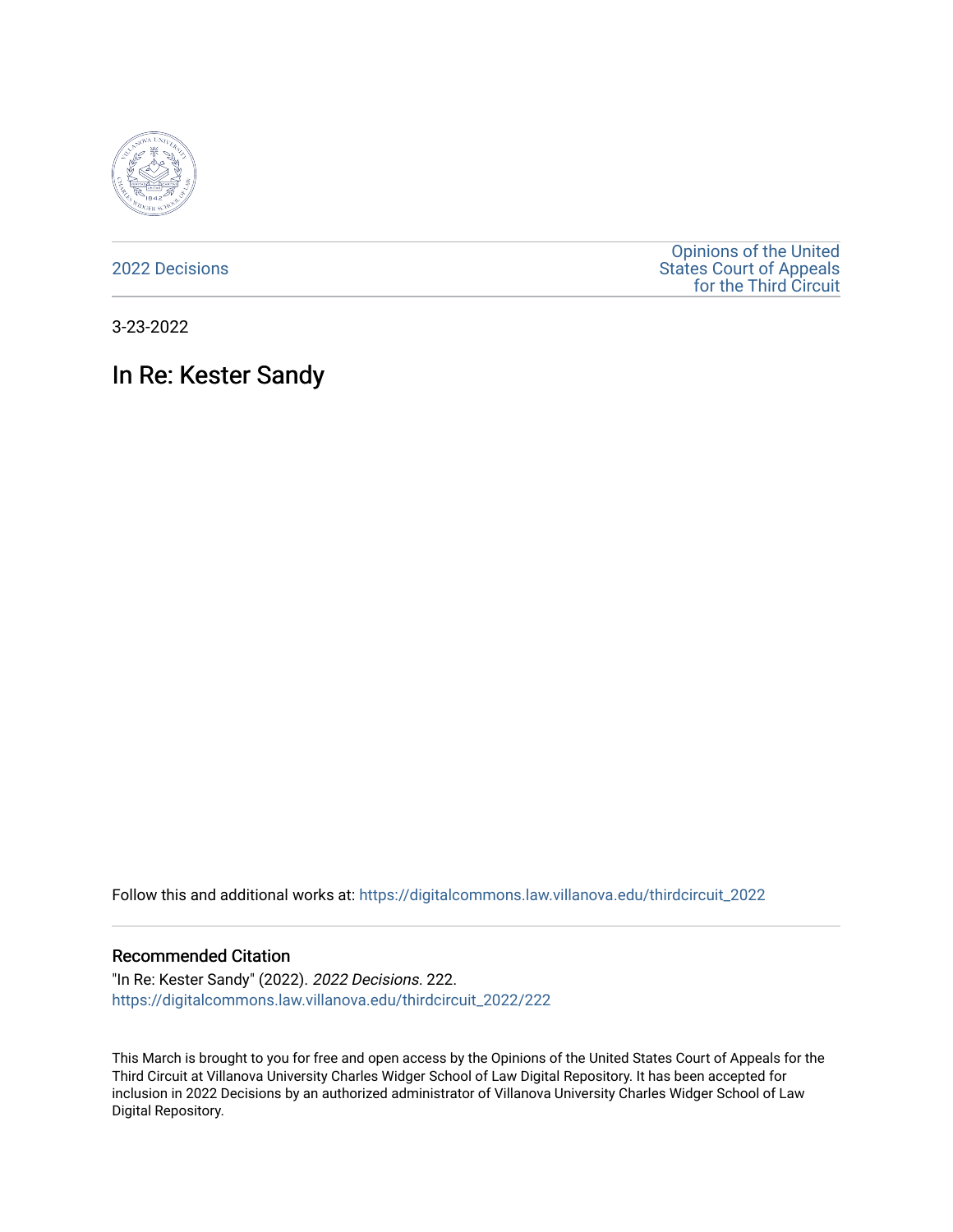### BLD093 **NOT PRECEDENTIAL**

### UNITED STATES COURT OF APPEALS FOR THE THIRD CIRCUIT

No. 22-1123

IN RE: KESTER SANDY, Petitioner

On a Petition for Writ of Mandamus from the United States District Court for the Eastern District of Pennsylvania (Related to Civ. No. 20-cv-03290)

 $\mathcal{L}_\text{max}$ 

 $\mathcal{L}_\text{max}$ 

Submitted Pursuant to Rule 21, Fed. R. App. P. March 3, 2022 Before: MCKEE, GREENAWAY, JR. AND PORTER, Circuit Judges

(Opinion filed: March 23, 2022)

## OPINION\*  $\mathcal{L}_\text{max}$

PER CURIAM

Kester Sandy has filed a petition for a writ of mandamus. For the reasons that

follow, we will deny the petition without prejudice.

In May 2020, Sandy filed a petition pursuant to 28 U.S.C. § 2241 in the District

Court. After the District Court dismissed the petition, Sandy filed a motion pursuant to

<sup>\*</sup> This disposition is not an opinion of the full Court and pursuant to I.O.P. 5.7 does not constitute binding precedent.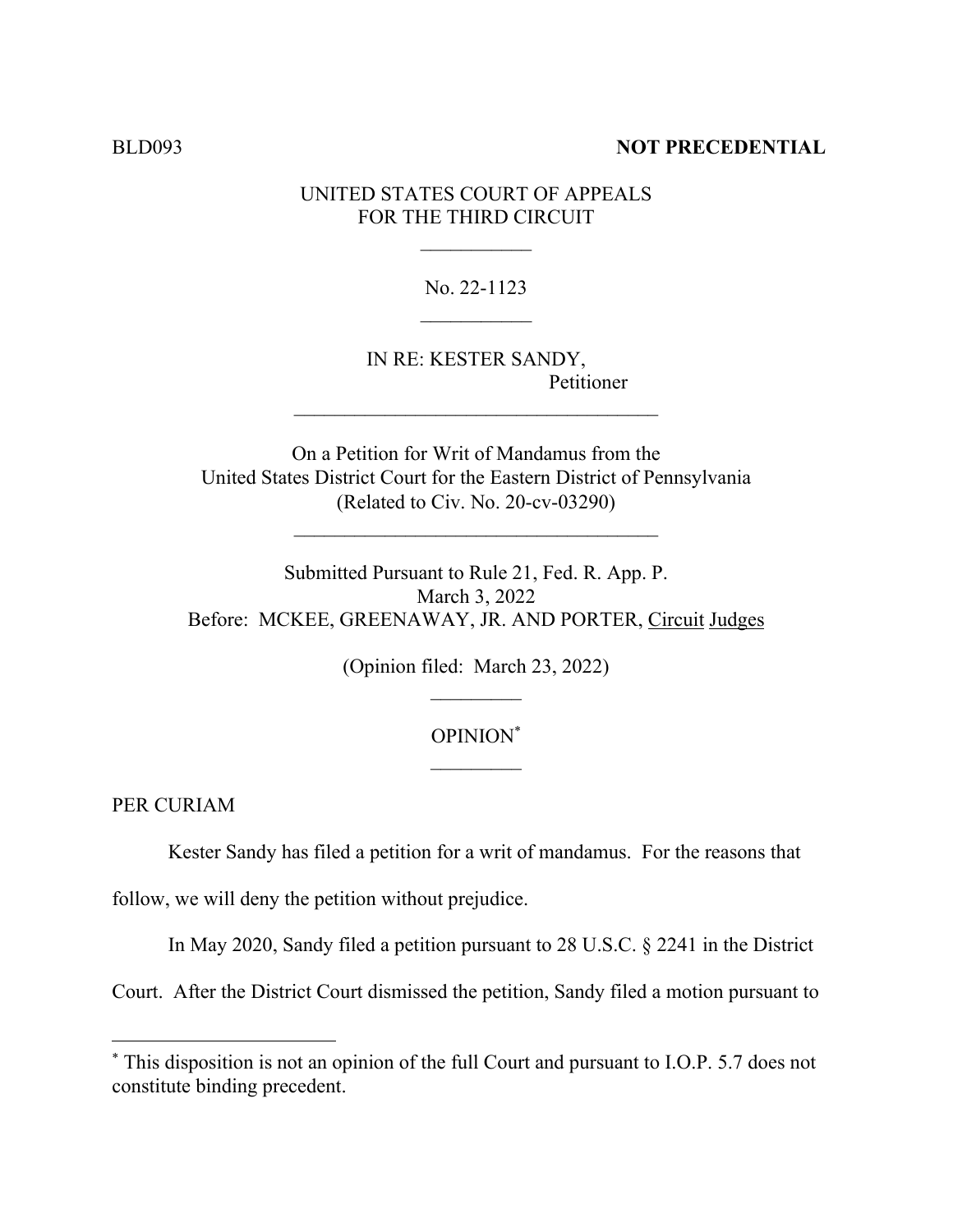Fed. R. Civ. P. 60(b) in April 2021, requesting that the District Court vacate its order. A week later, Sandy filed a notice of appeal which was docketed at C.A. No. 21-1701. That appeal was stayed pending the disposition of the Rule 60(b) motion by the District Court. The Government responded to the motion in June  $2021<sup>1</sup>$  and the motion remains pending in the District Court.

In his mandamus petition, Sandy seeks an order directing the District Court to decide his Rule 60(b) motion. In the alternative, he requests that we address his appeal of the dismissal of his § 2241 petition before the Rule 60(b) motion is decided.

A writ of mandamus will issue only in extraordinary circumstances. See Sporck v. Peil, 759 F.2d 312, 314 (3d Cir. 1985). As a precondition to the issuance of the writ, the petitioner must establish that there is no alternative remedy or other adequate means to obtain the desired relief, and the petitioner must demonstrate a clear and indisputable right to the relief sought. Kerr v. U.S. Dist. Court, 426 U.S. 394, 403 (1976). As a general rule, the manner in which a court disposes of cases on its docket is within its discretion. See In re Fine Paper Antitrust Litig., 685 F.2d 810, 817 (3d Cir. 1982). Nonetheless, mandamus may be warranted where a District Court's delay is tantamount to a failure to exercise jurisdiction. See Madden v. Myers, 102 F.3d 74, 79 (3d Cir. 1996). Here, the Government's response was filed in June 2021, and the District Court

<sup>&</sup>lt;sup>1</sup> The Government's response was docketed in Sandy's criminal case but not in the separate civil case for his § 2241 petition. See Gov't's Mot. in Opp'n, United States v. Sandy, Crim. No. 04-cr-00324, (E.D. Pa. June 8, 2021) ECF #59.